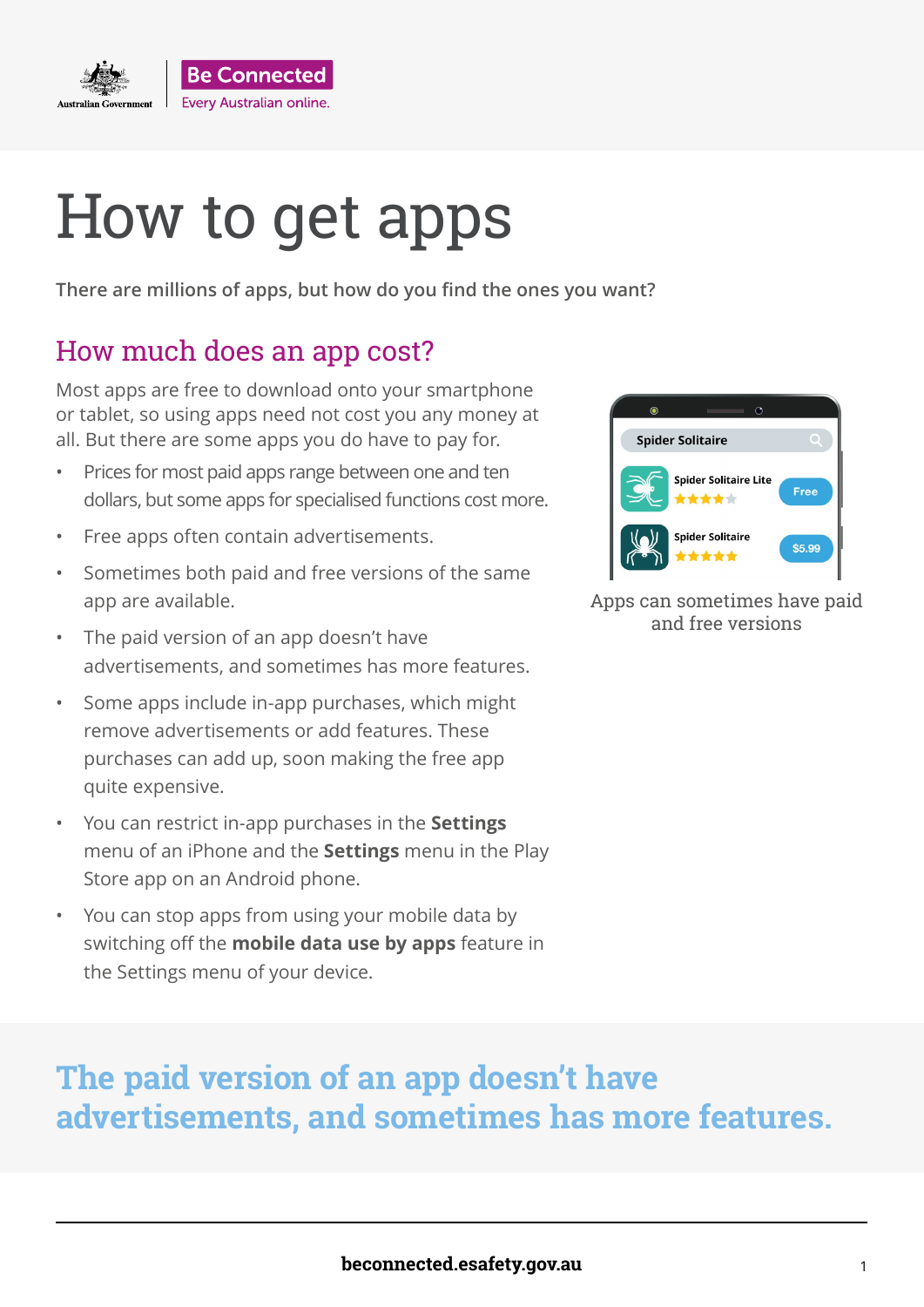## How to get apps

#### Choosing apps

There are literally millions of apps available to download for iPhones and Android smartphones. Fortunately, it's easy to find the right app when you know what to look for.

- The App Store (for iPhones) and Google Play (for Android phones) have star ratings and reviews of apps by users.
- You can search both stores by category, such as games, family apps and more.
- Websites often publish lists of **Best Apps for** particular tasks. They can be a good guide to help you choose.



App reviews can help you decide which app to download

### **You may be asked to enter payment details, but you will not be charged unless you buy an app.**

#### How to get apps for iPhone or iPad

You can use the Apple App Store to download and install new apps on your iPhone or iPad. Here's a quick guide to help you:

- Tap the **App Store** icon to look for apps.
- If it's your first time, you will need to sign up to the App Store using your Apple ID and password.
- You'll have to agree to terms and conditions.
- You may be asked to enter payment details, but you will not be charged unless you buy an app.
- Next, search for an app. You can search for the name of the app, the type or the publisher.
- From the list of search results, tap on an app of interest.



Use the App Store to download apps on your iPhone or iPad